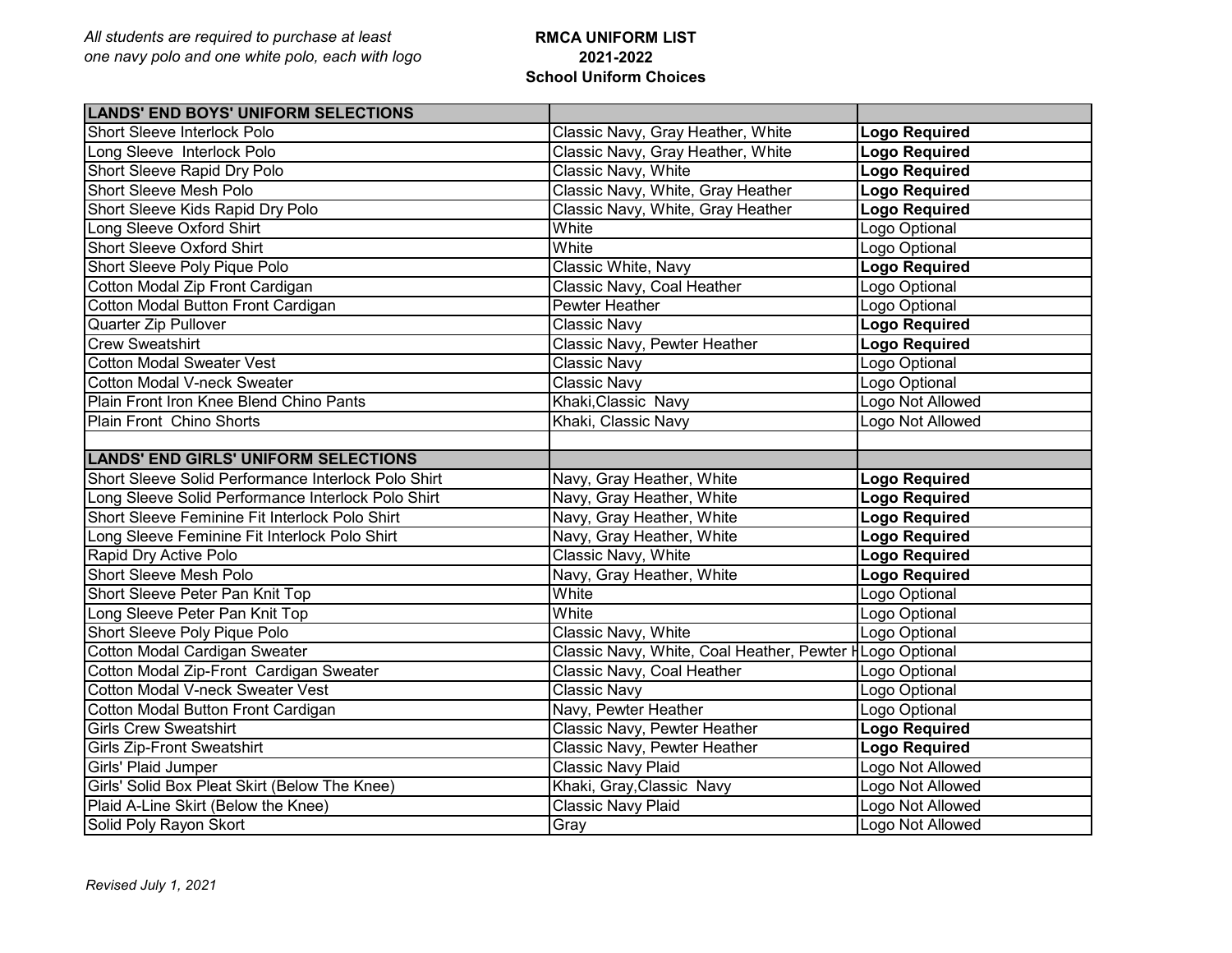| All students are required to purchase at least                                    | <b>RMCA UNIFORM LIST</b>      |                      |
|-----------------------------------------------------------------------------------|-------------------------------|----------------------|
| one navy polo and one white polo, each with logo                                  | 2021-2022                     |                      |
|                                                                                   | <b>School Uniform Choices</b> |                      |
| Solid Pleated Skirt (Below the Knee)                                              | Classic Navy, Khaki, Plaid    | Logo Not Allowed     |
| Girls Mesh Polo Dress                                                             | Classic Navy                  | <b>Logo Required</b> |
| Girls' Plain Front Blend Chino Shorts                                             | Classic Navy, Khaki           | Logo Not Allowed     |
| Girls' Plain Front Stretch Chino Pant                                             | Classic Navy, Khaki           | Logo Not Allowed     |
| Girls' Perfect Fit Plain Front Blend Chino Pants                                  | Classic Navy, Khaki           | Logo Not Allowed     |
| <b>LANDS' END OUTERWEAR - Boys and Girls</b>                                      |                               |                      |
| Fleece Jacket                                                                     | Classic Navy, Dark Charcoal   | Logo Required        |
| Midweight Fleece Jacket                                                           | Classic Navy, Dark Charcoal   | <b>Logo Required</b> |
| <b>Insulated Vests</b>                                                            | Classic Navy                  | <b>Logo Required</b> |
| <b>Fleeced Lined Rain Jacket</b>                                                  | Classic Navy                  | <b>Logo Required</b> |
| Quarter Zip Pullover                                                              | <b>Classic Navy</b>           | <b>Logo Required</b> |
| Packable Rain Jacket                                                              | <b>Classic Navy</b>           | <b>Logo Required</b> |
| Active Track Jacket                                                               | <b>Classic Navy</b>           | <b>Logo Required</b> |
| <b>LANDS' END Accessories</b>                                                     |                               |                      |
| <b>Kids Braided Belts</b>                                                         | <b>Black, Brown</b>           | N/A                  |
| Knit Leggings                                                                     | Navy, Black                   | N/A                  |
| Girls' Solid Cable Knee Socks (3 pack)                                            | White, Navy, Ivory            | N/A                  |
| Girls' Solid Ankle Length Leggings                                                | Navy, Black                   | N/A                  |
| Custom Girls' Cross Tie                                                           |                               | N/A                  |
| <b>TOMMY HILFIGER</b>                                                             |                               |                      |
| Short Sleeve Interlock Co Ed Polo- Girls and Boys                                 | White, Navy, Grey Heather,    | <b>Logo Required</b> |
| Long Sleeve Interlock Co-Ed Polo-Girls and Boys                                   | White, Navy, Grey Heather,    | <b>Logo Required</b> |
| Short Sleeve Interlock Feminine Fit Polo- Girls                                   | White, Navy, Grey Heather     | <b>Logo Required</b> |
| Long Sleeve Interlock Feminine Fit Polo - Girls                                   | White, Navy, Grey Heather     | <b>Logo Required</b> |
| <b>Boys Flat Front Twill Cotton Pant</b>                                          | Navy, Khaki                   | Logo Not Allowed     |
| Flat Front Twill Cotton Blend Pant-Boys                                           | Navy, Khaki                   | Logo Not Allowed     |
| <b>Twill Bootcut Pant-Girls</b>                                                   | Navy, Khaki                   | Logo Not Allowed     |
| <b>Twill Straight Leg Pant-Girls</b>                                              | Navy, Khaki                   | Logo Not Allowed     |
| Short Sleeve Interlock Polo Dress-Girls                                           | Navy                          | Logo Not Allowed     |
| Plaid Jumper                                                                      | Plaid                         | N/A                  |
| Plaid Box Pleat Skirt                                                             | $P$ aid                       | N/A                  |
| <b>Plaid Pleated Skort</b>                                                        | Plaid                         | N/A                  |
|                                                                                   | <b>Navy</b>                   | <b>Logo Required</b> |
| Co-Ed 1/2 Zip Fleece Jacket<br>Co-Ed Full Zip Polar Fleece Jacket (K5 - 6th only) | Navy                          | <b>Logo Required</b> |
| Feminine Fit Full Zip Polar Fleece Jacket                                         | Navy                          | <b>Logo Required</b> |
|                                                                                   |                               |                      |